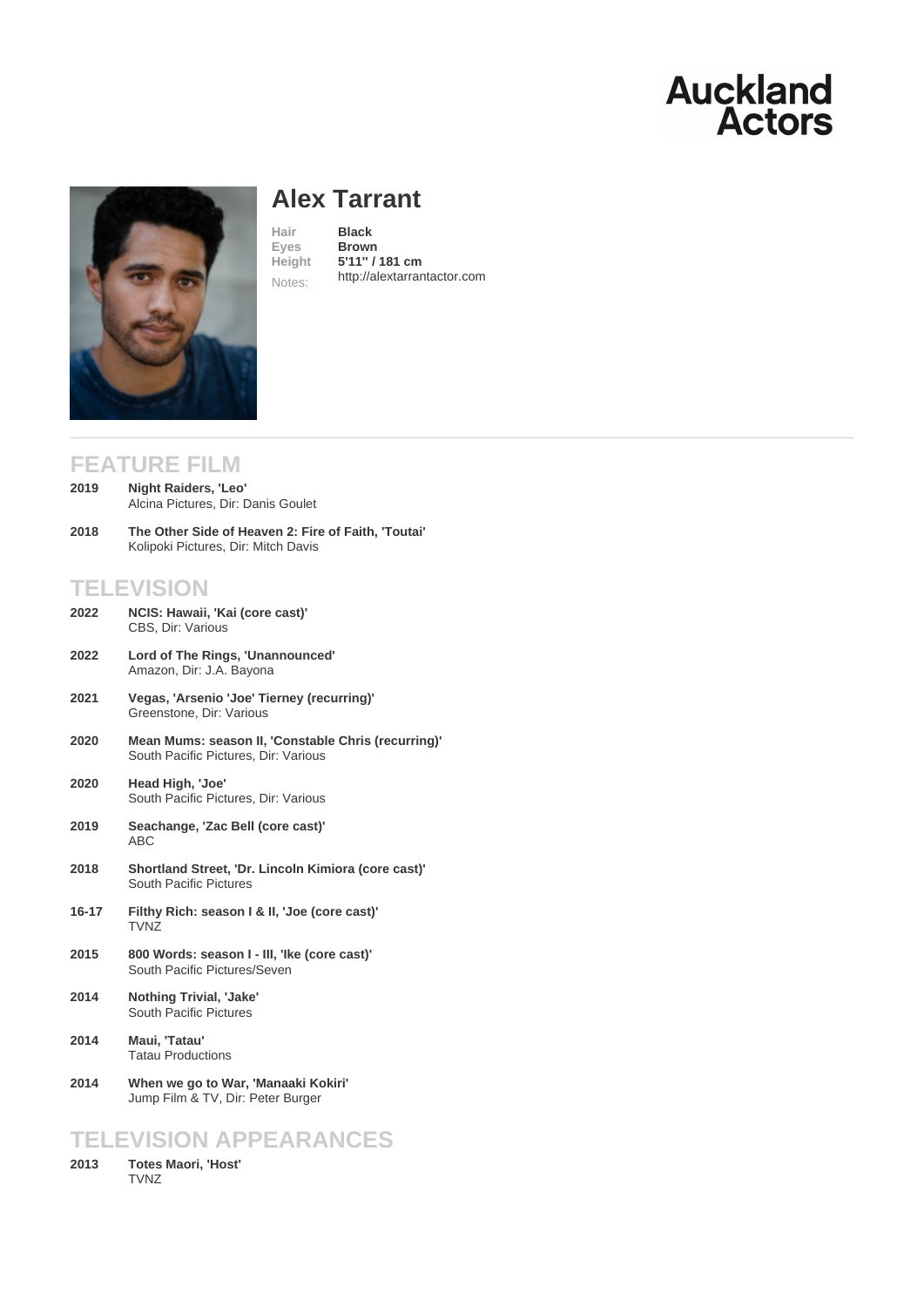#### **SHORT FILM**

- **Rounds, 'Karl'** Gibson Group, Dir: Jason Suttor **2012**
- **Prescribed, 'Jeremy'** Ax Trivia, Dir: Dan Pengally **2012**
- **Strangers, 'Hitman'** Dir: Gaylene Preston **2011**
- **The Call Him Fox Kincade, 'Fox Kincade '** Dir: John Reed **2011**
- **2010 Charlies Rise, 'Business Man'**
- **Hear Me, 'Mime'** Dir: Josh Kamu **2010**

# **THEATRE**

- **The Arrival, 'Nico'** Red Leap, Dir: Julie Nolan **2013**
- **Masi, 'Ratu Noa Nawalowalo'** Dir: Nina Nawalowalo **2013**
- **The Roaring Girl, 'Jack Dapper'** Dir: Rachel Henry **2013**
- **Welcome to Thebes, 'Prince Tydeus'** Dir: Annie Ruth **2011**

## **TELEVISION COMMERCIALS**

- **Z Energy Token Hunt** NZ only **2014**
- **STA Travel** NZ only **2013**
- **Z Energy** NZ only **2013**

### **DANCE**

**Torotoro Showcases, 'Dancer'** Dir: Taupuki Toki, Kasina Campbell **2009**

### **SKILLS**

- **Badminton**
- **Baseball**
- **Basketball**
- **Boxing**
- Cricket
- Cycling ■ Restricted Licence
- **Fishing**
- **Horse Riding**
- **Martial Arts**
- Learner Motorcycle Licence
- Roller Blading
- Rugby League
- Rugby Union
- Skate Boarding
- **Singer**
- **Bass Baritone Stage Combat Training**
- **Surfing**
- Swimming
- **volleyball**
- **Yoga**

#### **Notes:**